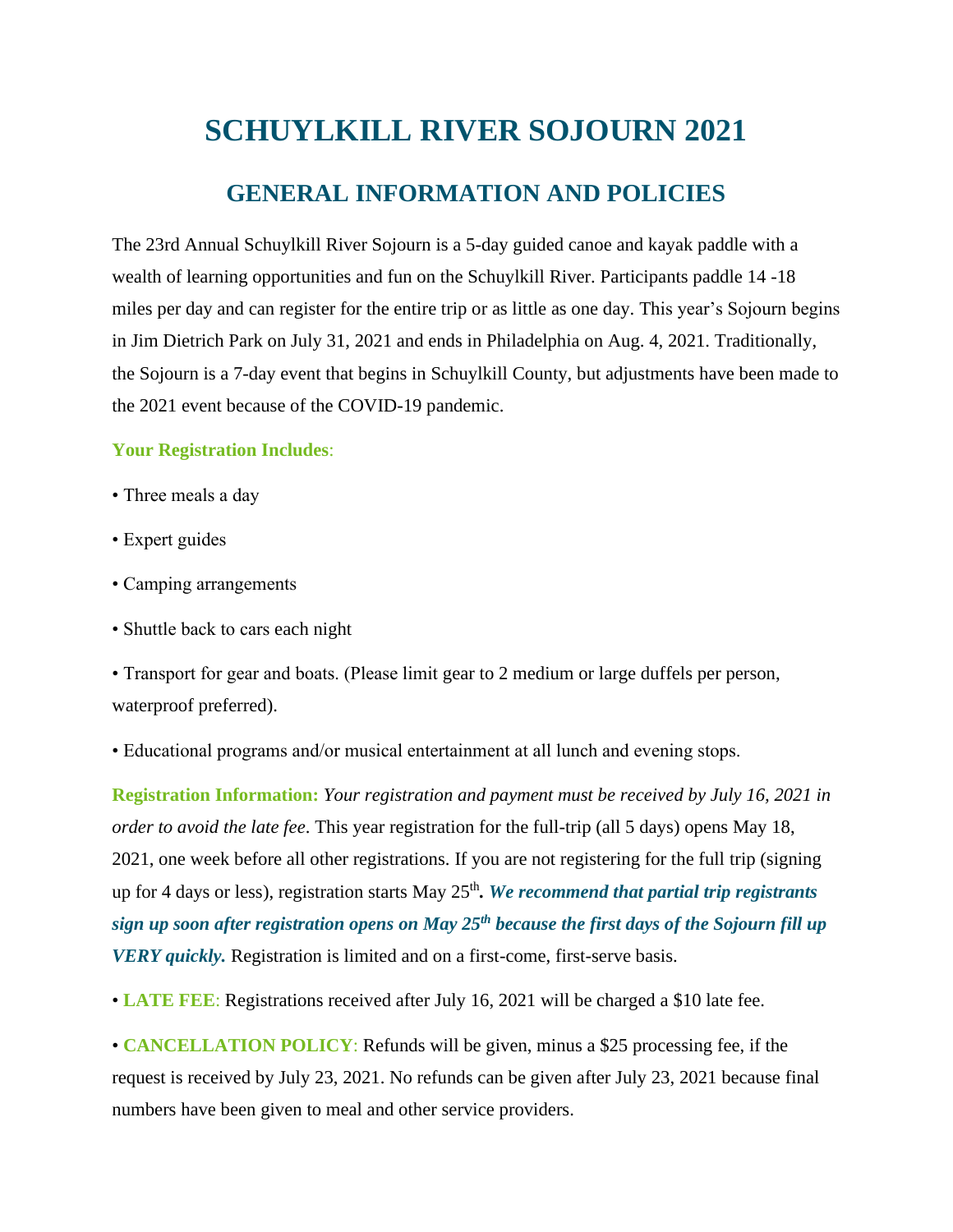**Children:** Children ages 8 and up are welcome on the Sojourn. Children must be able to swim and weigh at least 40 pounds to be properly fitted with a Type III Life Jacket PFD *(inflatable life jackets are not permitted).* Under 18 must be accompanied by a parent or responsible adult. Not recommended for children under 8.

**Daily Plan Sheets:** 7-10 days before the Sojourn starts, you'll receive an e-mail link to download Daily Plan Sheets with each day's itinerary, maps, and other helpful information. Share the Daily Plan Sheets link with family and friends so they can follow your progress down the river. If you don't have e-mail, we can mail your information.

**Sojourn Check-In:** On the morning of the first day you join the Sojourn, you must check in. (Check-in locations are identified on the Daily Plan Sheets, and signs are posted along roadways). You will receive a Sojourn sticker for your boat and your meal ticket/name tag.

**Camping:** You must provide your own camping equipment: tent, sleeping bag, tarp, etc. Many of the camping spots are in municipal riverfront parks with primitive facilities. We make every effort to provide you with the necessary amenities for pleasant camping. Showers are available at some stops. Cooking equipment is not allowed. At some Campsites, tents will be close together. Please be courteous of your neighbors. Quiet time starts at 10 p.m. If you prefer not to camp, a **[list of nearby lodging](https://schuylkillriver.org/wp-content/uploads/2019/03/Sojourn-Lodging-Suggestions.pdf)** is available. Alternate lodging arrangements are your responsibility. Campers are not permitted.

**Meals:** Three meals a day are included in registration. Vegetarian meals are available, but expect pasta and cheese dishes to accommodate vegetarian diets.

**Equipment and Car Shuttle:** Every morning your gear is loaded onto a shuttle trailer, and is transported to that evening's campsite. At the end of the day, after everyone is off the river, a shuttle bus will return to that morning's launch site for people who need to move their cars.

**Full Trip Shuttle:** Full-trippers have the option of leaving their cars at Jim Dietrich Park and taking a shuttle back from Philadelphia at the end of the trip. You **must register** for the return shuttle through the online registration process. **Please note** that there is also an additional charge.

**Canoes, Kayaks and Rentals:** You must provide your own kayak or canoe, Type III Life Vest PFD *(inflatable life jackets are not permitted)* and paddles. A maximum of two adults and one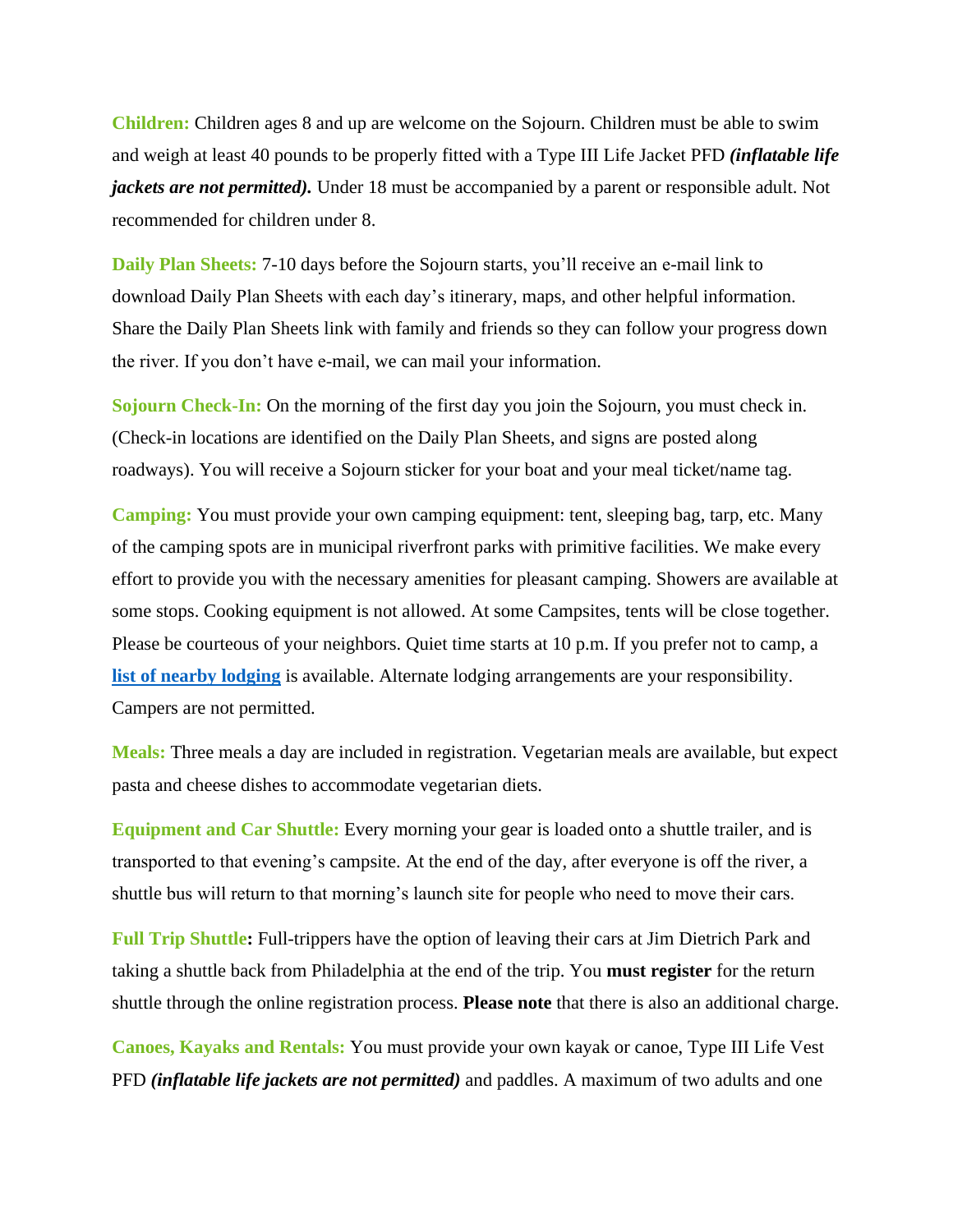child are permitted per canoe. Special exceptions are possible at the discretion of the safety leaders.

**If you wish to rent a kayak**: Kayak rentals are handled by Take it Outdoors Adventures. Rentals range from \$40 to \$265 depending on how mays days of the sojourn you'll need a boat rental. Life vests and paddles are included. Fees are paid directly to the outfitter. Please *[Click](https://tio-llc.square.site/)  [Here](https://tio-llc.square.site/)* to rent a boat as soon as possible after you complete your Sojourn registration. You can also contact Take It Outdoors Adventures at the email [noah@takeitoutdoorsadventures.com](mailto:noah@takeitoutdoorsadventures.com) or call 610-656-3969.

**On-River Information:** Every morning before heading on the water there is a **mandatory safety meeting**. During the day, our guides and designated safety paddlers lead the group down the Schuylkill River. The group is expected to stay together, and at times will be required to stop and wait for all paddlers to move through a narrow area. Every paddler must stay in front of the last safety boat (sweep boat). The trip involves several dam portages. At these times everyone is encouraged to help other Sojourners carry their boats around the obstruction. Portage wheels are allowed, as long as they fit securely and safely inside your own boat.

**Pre-Sojourn Paddling:** If you've never paddled on moving water, it is recommended you receive some instruction or experience. If you need a paddling lesson or want to brush up on your skills, contact a canoe or kayak club in your area such as:

- **Berks County:** Keystone Canoe Club [keystonecanoeclub.com](http://www.keystonecanoeclub.com/)
- **Montgomery & Chester County: Take It Outdoors [takeitoutdoorsadventures.com](http://www.takeitoutdoorsadventures.com/)**
- **Philadelphia:** Philadelphia Canoe Club [philacanoe.org](http://www.philacanoe.org/)

## **Sojourn Policies**

- No glass containers allowed on the river.
- **ALL** participants must attend the daily **MANDATORY** safety briefing conducted before launching. Skills instruction will be available. Participants must adhere to the safety guidelines.
- Participants must wear a USCG approved Type III personal flotation device (PFD) at all times. *Inflatable life jackets are not permitted.*